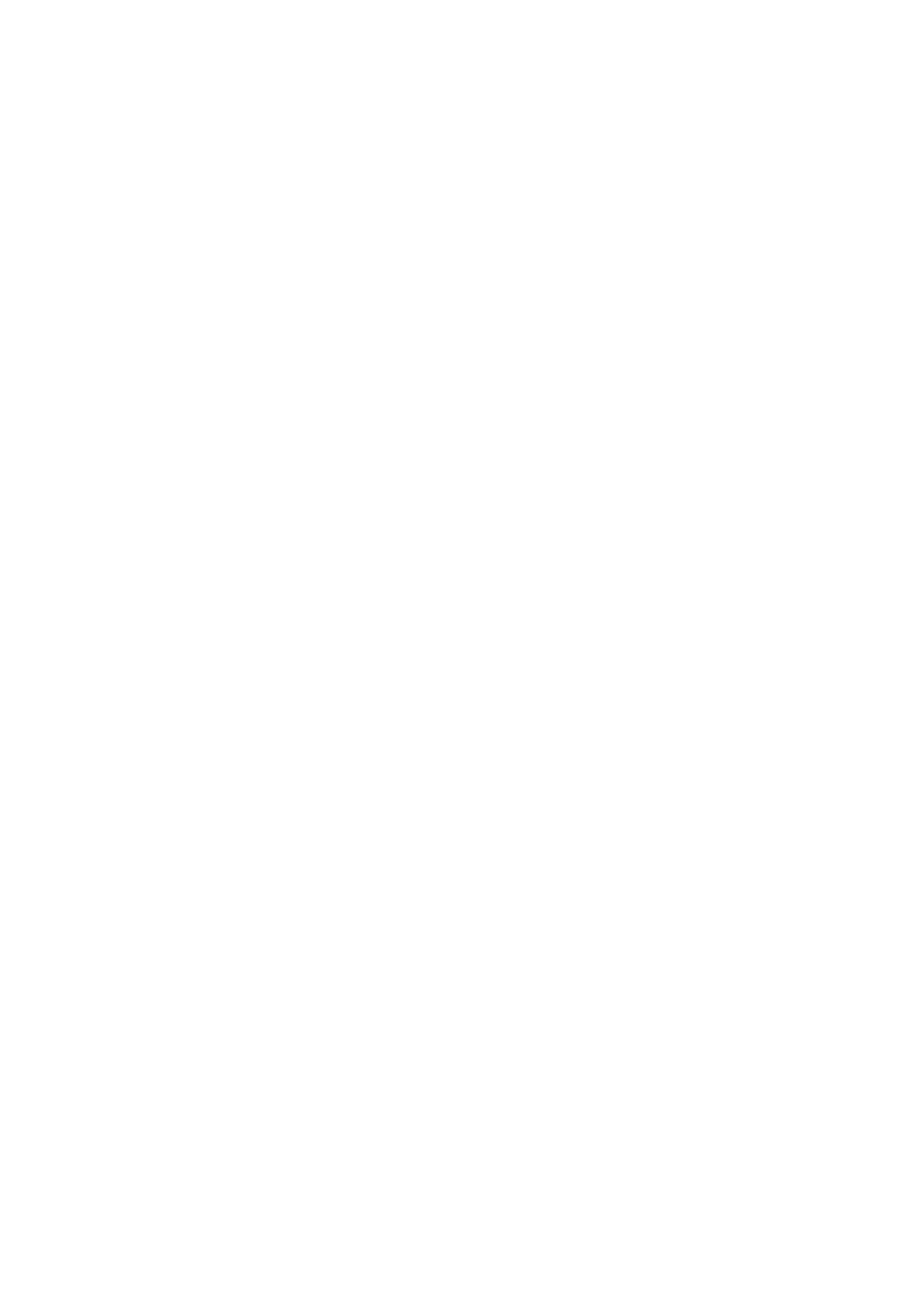## **Key developments**

- **1.** Projections show that cost savings will be realized from value engineering (engineering and architectural reviews) carried out since the start of the renovation works, in close collaboration with the management contractor. These savings can principally be attributed to market prices, strong commercial negotiations, a construction change in the renovation of the building facade and a technology change in the building management system. Concretely, the facade renovation is being carried out with the panels left in place, as opposed to removing the entire outer skin and then reinstalling it in front of the new insulation. This change, supported and approved by the Swiss and Geneva authorities, simplifies the renovation process, reduces the risk of damage to the facade panels, and will have no impact on staff comfort or on the building's efficiency. As for the building management system, it has been changed in keeping with technical developments, and now reflects current best practice standards, while allowing for future growth.
- **2.** The painstaking work of review and redesign has required a considerable amount of time and has put a strain on the initial scheduled completion date of the southern end of the building by year-end 2016, but will not affect the end of 2019 deadline for the completion of floors 1–11.
- **3.** The mechanical, electrical and plumbing works are all ongoing, together with the other fitout works. The new thermal insulation and windows have been installed with only the 11th floor remaining to be completed.
- **4.** The facade panels have all been cleaned and new sealing joints installed.
- **5.** Factory acceptance tests have been carried out with suppliers to ensure production levels, quality standards and avoid issues on-site.
- **6.** There have been very few safety and health issues despite having over 180 workers on site. The impact of the renovation works on the everyday functioning of the Office remains very low. Minor issues due to noise and/or vibrations have been resolved speedily.
- **7.** The project team has maintained regular contact with the local authorities and has organized meetings with the Swiss authorities, the local workers' unions and employers' organizations, regarding contractors' compliance with labour and social security legislation. Local worksite inspectors visit regularly the work site but have not so far reported any irregularities.

## **Upcoming works**

- **8.** The architectural finishes will proceed shortly with the erection of the glass and the demountable office partitions, followed by the laying of the carpet. The electrical, ventilation and piping work are continuing with installation, integration into building automation systems and various commissioning tests.
- **9.** The openings in the roof for the overpressure system have begun, but more work still has to be carried out to complete this fire protection system.
- **10.** Training and acceptance protocols will be drawn up and implemented in collaboration with the internal maintenance teams for a smooth transition from worksite to operational systems.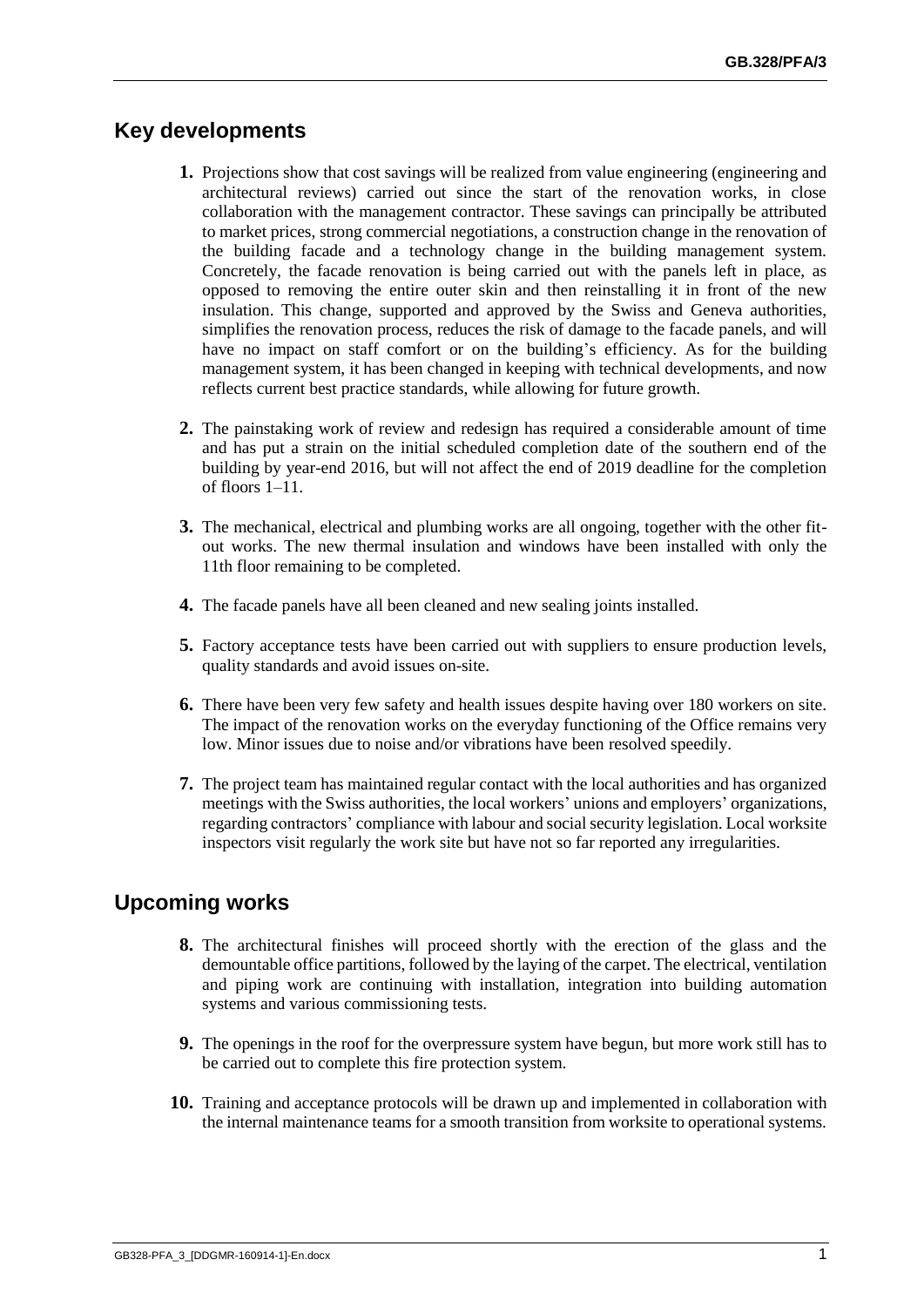**11.** As the works of the southern third of the building progress, the project team is planning the renovation works of the middle third, due to start in early spring 2017. In order to maintain the momentum and keep improving the safety of the building, renovation works will continue during the transition period, with the renovation of the staircase located on the borderline of the worksite and the offices.

# **Project budget**

**12.** The total budget remains within the limits of the financial plan previously endorsed by the Governing Body, namely, some 205 million Swiss francs (CHF). As announced at the March 2016 Governing Body session, savings being generated by the value engineering will be reallocated to the provision for unforeseen costs and to the partial renovation of the lower floors:

|                     | CHF('000) |
|---------------------|-----------|
| Approved budget     | 205 549   |
| Contracts issued    | 197 755   |
| Expenditure to date | 61 391    |

#### **Financial update, as at 31 August 2016**

# **Renovation of lower floors**

- **13.** Following the report to the Governing Body in March 2016, a review of the unfunded works, <sup>1</sup> totalling CHF120 million, has been carried out. Safety and health has been given priority. The prioritized works, estimated at some CHF71.9 million, are described below:
	- (a) Conference centre (CHF32.4 million):
		- (i) renovation of offices around the conference centre, in keeping with safety, health and quality standards defined for the main building; this would ensure staff and delegates' safety while improving the building thermal efficiency and reducing its carbon footprint;
		- (ii) renovation and fire safety code compliance works, in addition to the large bay window emergency exits within the current scope, in the conference rooms; this would increase the safety of delegates and other users of the conference centre;
		- (iii) renovation of the colonnade (replace single glazed windows with double glazing and update lighting); this would improve the building's thermal efficiency and reduce the energy consumption by some 300 mWh/year;
	- (b) Other areas (CHF30.1 million):
		- (i) renovation of offices, in keeping with safety, health and quality standards defined for the main building; this would ensure staff safety while improving the building thermal efficiency and reducing its carbon footprint;

 $<sup>1</sup>$  As reported in GB.320/PFA/5(Rev.).</sup>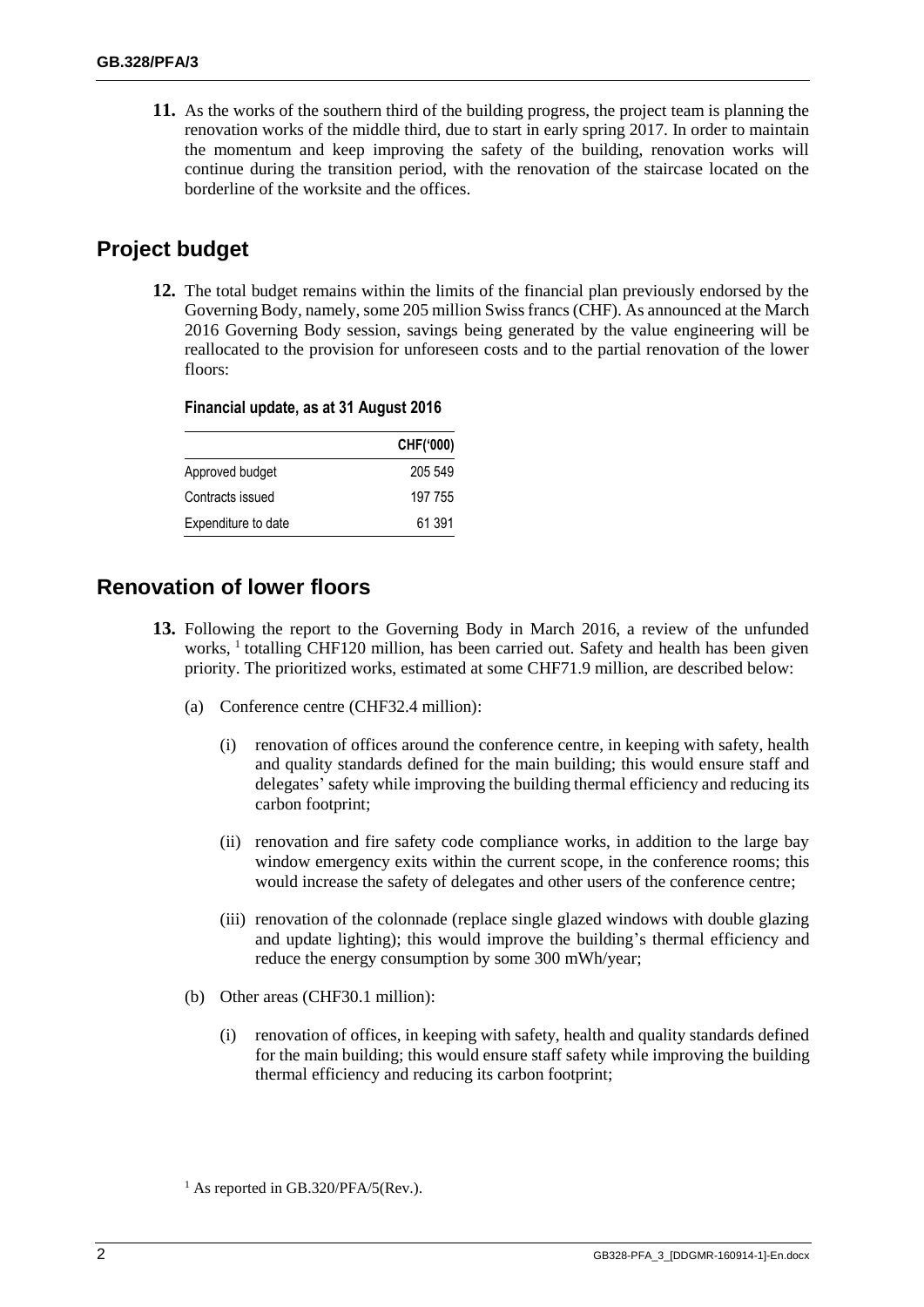- (ii) redistribution and fire compartmentalization of the archive room (R2); this would improve the safety of the ILO's archives and reduce the risk of irreparable loss;
- (iii) replacement of the large bay windows in the restaurant area  $(R2)$ ; this would improve the building thermal efficiency and reduce its carbon footprint;
- (iv) replacement of the glazing for the M3 offices; this would improve the building thermal efficiency and reduce its carbon footprint;
- (c) Parking (CHF9.4 million):
	- (i) Fire safety code compliance works, including installation of sprinklers, and additional fire compartmentalization and evacuation stairways. This would ensure the safety of people using the parking areas.
- **14.** The capacity to undertake these required works will be considered if and when funding becomes available. The full realization of the projected benefits, particularly in respect of reduced energy consumption and improved environmental performance from the renovation of the entire building will be deferred, pending the completion of the works.
- **15.** The remaining unfunded renovation works, totalling CHF48.1 million, could be considered lower priority, and are described below:
	- (a) Conference centre (CHF20 million):
		- (i) full renovation of rooms II, III, IV, V, VIII, IX and the Governing Body room, excluding furniture but including all lighting, air handling units and building management controls;
		- (ii) the interpreters' booths in the abovementioned conference rooms will be widened and renovated to meet agreed ISO standards;
		- (iii) renovation of the library infrastructure and finishes;
	- (b) Other areas (CHF26.3 million):
		- (i) full renovation of the general services areas, excluding the restaurant and the recently renovated areas included in the HSU–DCOMM project (offices on R1 and M3, and the medical service on R3);
		- (ii) works on the remaining elevators;
		- (iii) further treatment of exposed concrete;
		- (iv) renovation of the loading bays, storage facilities and associated logistical areas in keeping with necessary safety and quality standards;
	- (c) Parking (CHF1.8 million):
		- (i) removal of storage areas;
		- (ii) increased signage;
		- (iii) replacement of remaining Gerber supports.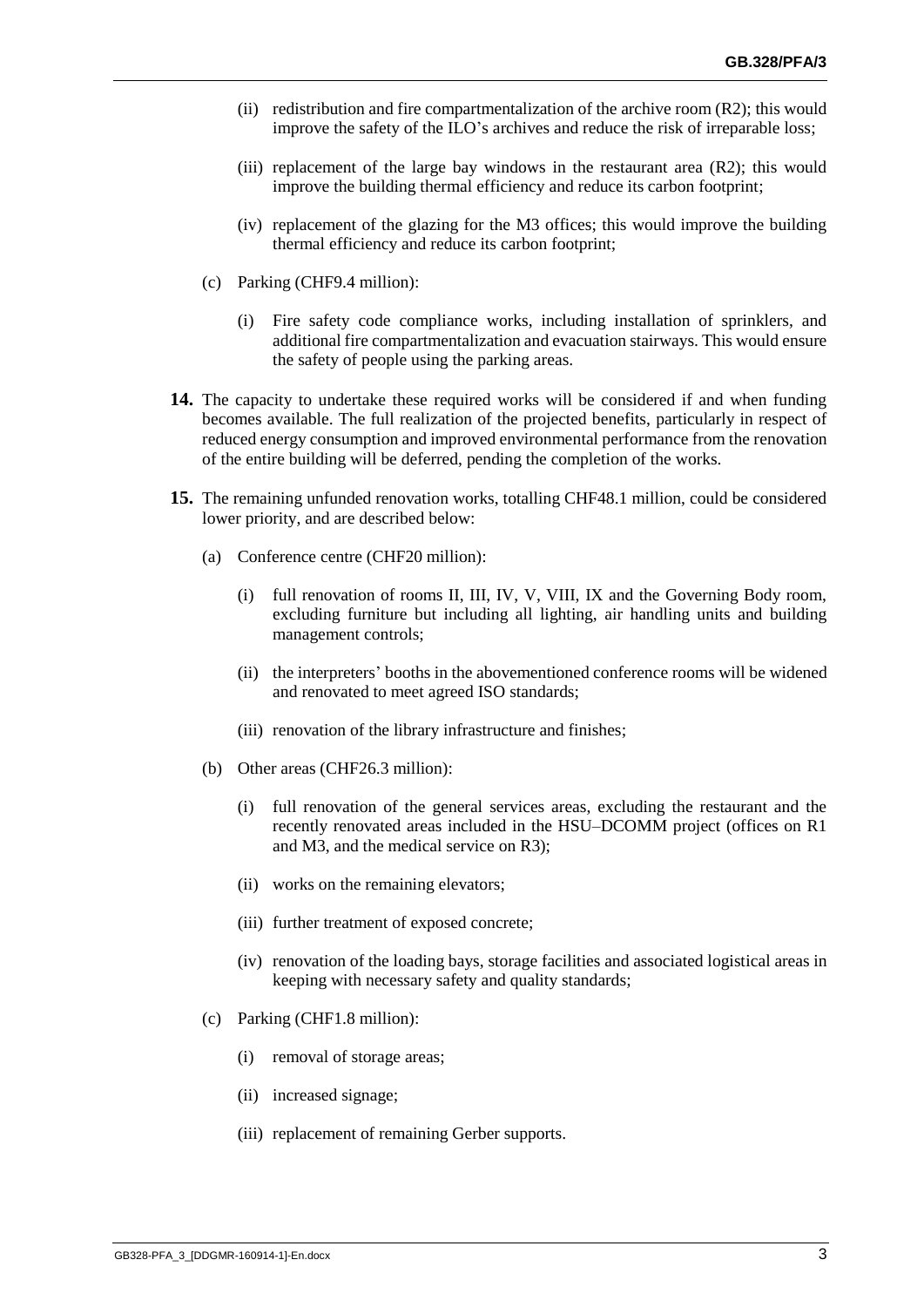- **16.** Should there be an urgent need due to a breakdown or a failure of the existing equipment or infrastructure, maintenance budgets will, to the extent possible, be reprioritized, to meet this need.
- **17.** It is recalled that the design work and the terms of reference for the complete renovation of the lower floors, total CHF120 million, are ready to be advertised subject to funding for the works becoming available. Should the works be carried out piecemeal, the total cost would increase, as the buying power would reduce, discounts for large quantities would not be applicable, site installations would have to remain longer or might have to be dismantled and reinstalled at a later date, and the project management team would have to stay longer or might have to be disassembled and a new project team might have to be hired when required. Furthermore, the terms of reference would have to be redrafted to fit with any readjusted scope.

# **Financing and potential donation packages**

- **18.** The loan from the Swiss Confederation, included within the financing plan, was approved by the Federal Council in February and by the National Council in June 2016. Dependent on final parliamentary approval by the Council of States, the funds should be available as of January 2017. The interest rate will be set at the time of the loan agreement.
- **19.** The Office has taken good note of the Governing Body's reluctance to commit to funding the complete renovation works of the lower floors, as described in document GB.326/PFA/3, and its encouragement for the Office to seek other sources of funding. At present, the Office is still considering various options, such as donations from member States for the renovation of conference rooms, donations for greening initiatives and potential subsidies from the Swiss authorities related to environmental protection. Investigations to date indicate that the potential funding sources identified would not make a significant contribution towards the overall costs of the works required to complete the lower floors and further consultations with member States will be required to address the shortfall.
- **20.** Following the Governing Body's request at the March 2016 session that the Director-General prepare a list of potential donation packages, detailed discussions have been held with the United Nations Office at Geneva (UNOG) on its approach to donor funding of the renovation of the *Palais des Nations*. A donor policy is currently being developed and a schedule of donor opportunities is being prepared based on the following packages:

| Areas     | Location       | Indicative value (CHF'000) |
|-----------|----------------|----------------------------|
| GB room   | R <sub>3</sub> | 3 0 0 0                    |
| Room I    | R <sub>3</sub> | 300                        |
| Room II   | R <sub>3</sub> | 1500                       |
| Room III  | R <sub>3</sub> | 500                        |
| Room IV   | R <sub>3</sub> | 500                        |
| Room V    | R <sub>3</sub> | 1 0 0 0                    |
| Room VI   | R <sub>3</sub> | 300                        |
| Room VII  | R <sub>2</sub> | 400                        |
| Room VIII | R <sub>2</sub> | 400                        |
| Room IX   | R <sub>2</sub> | 1 0 0 0                    |
| Room X    | R <sub>2</sub> | 300                        |